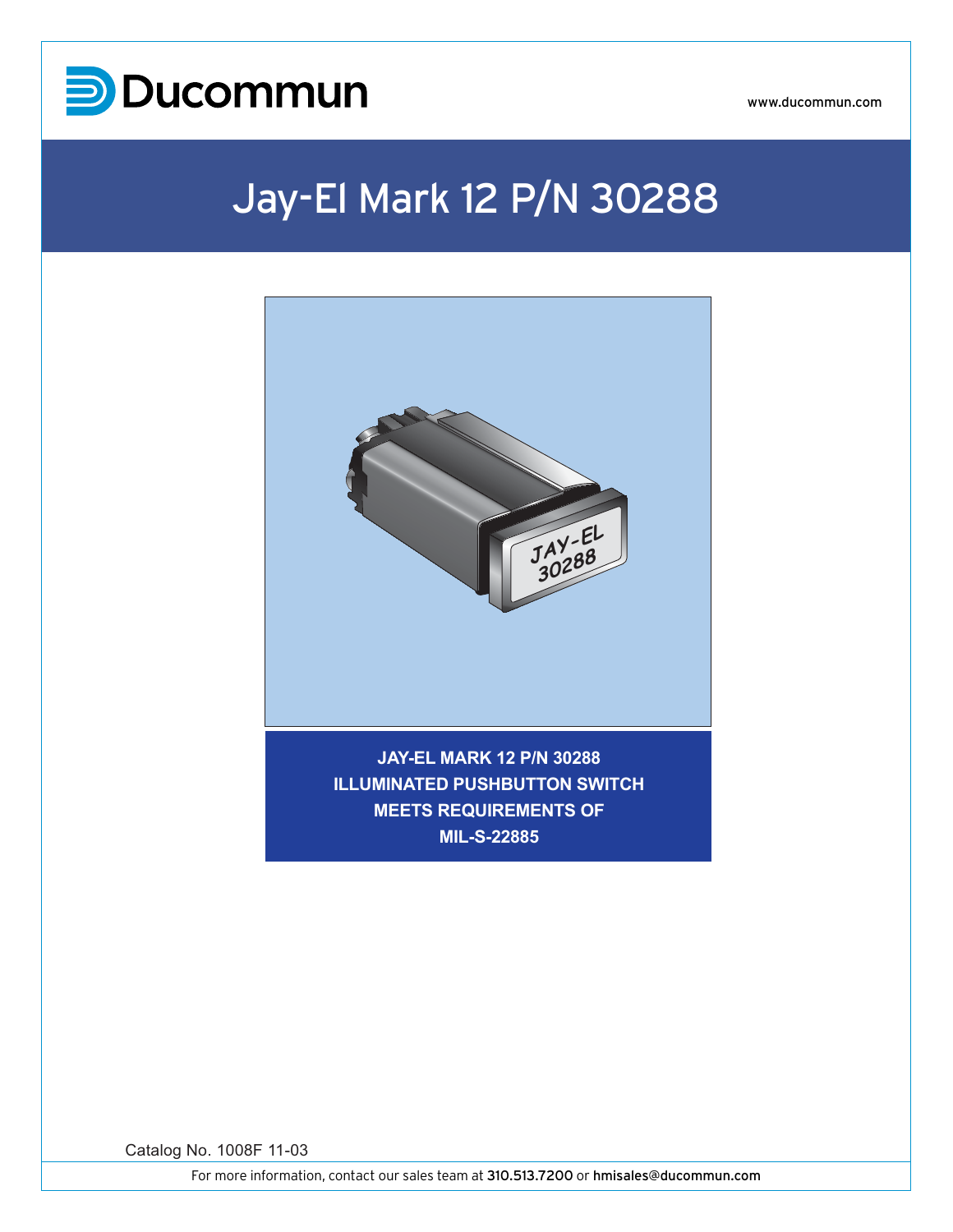

www.ducommun.com

#### **COMPACT PRESS-TO-RELAMP INDICATOR**



The Mark 12 may be mounted individually or matrix mounted for caution light panels.

When matrix mounted, individual units may be replaced without interfering with adjacent units. This indicator is light weight front relampable, features screw terminals, and is available with T-1 or  $T-1\frac{3}{4}$  lamps



#### **MOUNTING**

Mounting is easily achieved by use of sleeve which securely clamps the flanged-front housing to the mounting panel with two #2 stainless steel screws and lockwashers. Mounting torque is 1 inch pounds  $± .5.$ 

The Mark 12 is designed so the front surface of the lamp capsule in the installed condition is approximately flush with a Mil-P-7788 panel. The unit will mount in panels .055 to .190 thick.

#### **SCREW TERMINAL CONNECTION**

No soldering required. The rear terminal block incorporates two terminal lugs.

The screw terminals are molded into place and will accept a terminal of .25 diameter relative to the #4 screw specified.

#### **SPECIAL OPTIONS**

- 1. Three terminal for individual lamp input and ground.
- 2. Pull to re-lamp rather than standard press-to-re-lamp.

Contact Jay-El for ordering information.

#### **PRESS TO RELAMP FEATURE**

Pressing face of legend plate, releases lamp capsule for relamping. Capsule remains captive to housing during relamping, or it may be removed entirely from housing for complete replacement. Unit accepts two lamps.

#### **WEIGHT**

Weight is 0.9 ounce maximum (unsealed).

#### **ENVIRONMENTAL SEALING - MIL-STD-108**

The Mark 12 can be supplied with an integral seal which has passed Splash Proof requirements to Mil-Std-108, High Shock to Mil-S-901C and Mil-S-22885.

#### **LEGEND REQUIREMENTS**

Jay-El can provide P/N 30288 indicators with NVIS compatible lighting.

Many combinations of character or background illumination may be accomplished, including sunlight readable Display Type 8.

Display Type 8 Pushbuttons are available with T-1 or  $T-1\frac{3}{4}$  based lamps. T-1 lamps are recommended.

Page 2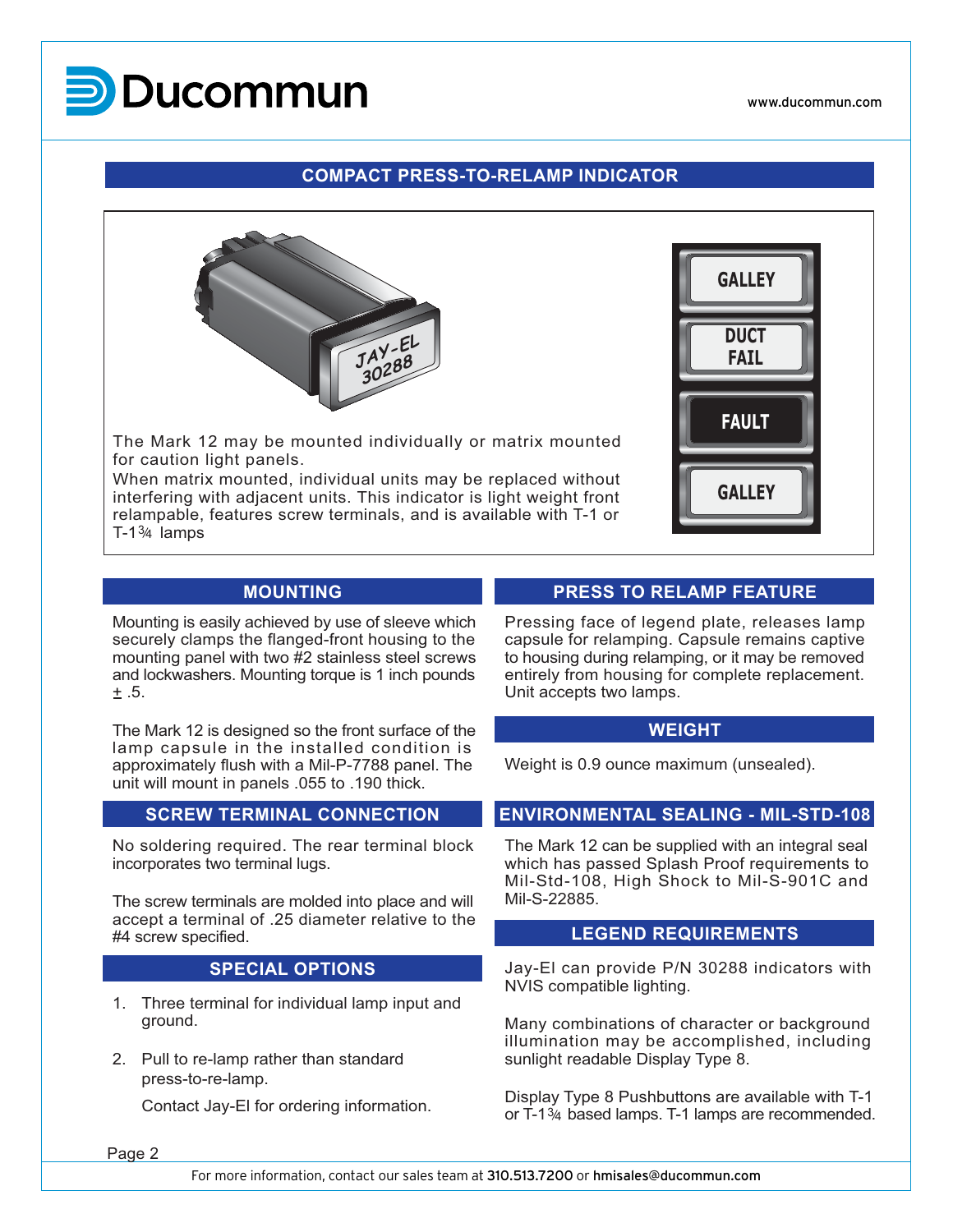

#### www.ducommun.com

718 5V 6839 28V OR EQUIVALENT

**ORDERING PROCEDURE -** Fill out Preliminary Product Specification using Tables below and submit to Jay-El for Customer Code assignment.

| <b>TABLE 1</b><br><b>BASIC P/N</b> | <b>TABLE 2</b><br><b>MOUNTING TYPE</b> | <b>TABLE 3</b><br><b>BEZEL COLOR</b> | <b>TABLE 4</b><br><b>SPLIT GROUND</b> | <b>TABLE 5</b><br><b>EMI</b> | TABLE 6<br><b>INTEGRAL</b><br><b>SEAL</b> | <b>TABLE 7</b><br><b>RETAINED</b><br><b>PUSHBUTTON</b> | TABLE 8<br><b>PUSHBUTTON</b><br><b>STYLE</b> | <b>TABLE 9</b><br><b>SWITCH POLES</b> | <b>TABLE 10</b><br><b>CONTACTS</b> | TABLE 11<br><b>SWITCH ACTION</b> |
|------------------------------------|----------------------------------------|--------------------------------------|---------------------------------------|------------------------------|-------------------------------------------|--------------------------------------------------------|----------------------------------------------|---------------------------------------|------------------------------------|----------------------------------|
| 30288                              | <b>NOT</b>                             | <b>NOT</b>                           | <b>NOT</b>                            | <b>YES</b>                   | <b>YES</b>                                | <b>NOT</b>                                             | <b>NOT</b>                                   | <b>NOT</b>                            | <b>NOT</b>                         | <b>NOT</b>                       |
|                                    | <b>APPLICABLE</b>                      | APPLICABLE                           | APPLICABLE                            | N <sub>O</sub>               | <b>NO</b>                                 | APPLICABLE                                             | <b>APPLICABLE</b>                            | <b>APPLICABLE</b>                     | APPLICABLE                         | APPLICABLE                       |

| <b>TABLE 12</b><br><b>UNLIGHTED</b><br><b>BACKGROUND</b><br><b>COLOR</b>                                | TABLE 13<br><b>DISPLAY DATA</b>                                                                                       | * LIGHTED                                                                                                  | <b>TABLE 14</b><br><b>COLOR</b>                                                                                           | TABLE 15<br>** DISPLAY TYPE                                                                                                                                                                                    | TABLE 16<br><b>CHARACTER SIZE</b><br><b>AND PLACEMENT</b>  |
|---------------------------------------------------------------------------------------------------------|-----------------------------------------------------------------------------------------------------------------------|------------------------------------------------------------------------------------------------------------|---------------------------------------------------------------------------------------------------------------------------|----------------------------------------------------------------------------------------------------------------------------------------------------------------------------------------------------------------|------------------------------------------------------------|
| BLK BLACK<br>DW DIFFUSED<br><b>WHITE</b><br>NUETRAL<br>N <sub>G</sub>                                   | TO BE SPECIFIED ON<br>PRELIMINARY FORM                                                                                | <b>CLEAR</b><br>C<br><b>RED</b><br>R.<br><b>AMBER</b><br>A<br><b>YELLOW</b>                                | <b>NUETRAL</b><br>NG<br>GRAY<br><b>AVIATION</b><br>AG<br><b>GREEN</b>                                                     | 1. BLACK CHARATERS ON DIFFUSED WHITE BACKGROUND.<br>BACKGROUND ILLUMINATES IN COLOR.<br>2. REPLACED BY DISPLAY TYPE 7.                                                                                         | <b>SEE CHARACTER</b><br><b>INFORMATION</b><br>CHART        |
| GRAY<br><b>RED</b><br>R.<br><b>AMBER</b><br>A<br><b>YELLOW</b><br><b>GREEN</b><br>G<br><b>BLUE</b><br>B |                                                                                                                       | <b>GREEN</b><br>G<br><b>BLUE</b><br>B<br><b>DW</b><br><b>DIFFUSED</b><br><b>WHITE</b><br>WL WHITE<br>LIGHT | <b>AVIATION</b><br>AY<br><b>YELLOW</b><br>AVIATION<br>AG <sub>1</sub><br><b>GREEN 1</b><br>BLUE <sub>1</sub><br><b>B1</b> | 3. NOT READILY DISCERNIBLE, OPAQUE CHARACTERS ON<br>NEUTRAL GRAY ILLUMINATING BACKGROUND.<br>4. ILLUMINATING CHARACTERS ON BLACK BACKGROUND.<br>CHARACTERS SHALL NOT APPEAR ILLUMINATED IN UNLIT<br>CONDITION. | <b>TABLE 17</b><br><b>LAMPS</b>                            |
|                                                                                                         |                                                                                                                       |                                                                                                            |                                                                                                                           | 5. CONTRASTING OPAQUE CHARACTERS ON ILLUMINATING<br>COLORED BACKGROUND. BLACK CHARACTERS ON YELLOW<br>OR AMBER BACKGROUND. WHITE CHARACTERS ON ALL<br>OTHER COLORS.                                            | T <sub>1</sub><br><b>NUMBER</b><br>328<br>5V<br>330<br>12V |
| <b>NOTES</b>                                                                                            |                                                                                                                       |                                                                                                            |                                                                                                                           | 6. DISPLAY TYPES NOT COVERED BY THIS TABLE SHOULD BE<br>SPECIFIED BY A NOTE ON PURCHASE ORDER OR MAY BE<br>SPECIFIED ON JAY-EL CUSTOMER SPECIFICATION.                                                         | 387<br>28V                                                 |
|                                                                                                         | AG OR AY SHOULD BE SPECIFIED WHEN<br>GREEN OR YELLOW IS TO MEET MIL - C - 25050<br>AY APPEARS AMBER WHEN ILLUMINATED. |                                                                                                            |                                                                                                                           | 7. WHITE CHARACTERS ILLUMINATE IN COLOR ON BLACK<br>BACKGROUND.                                                                                                                                                | T <sub>1</sub><br><b>NO</b><br><b>VOLTS</b>                |

NOTES

\* AG OR AY SHOULD BE SPECIFIED WHEN GREEN OR YELLOW IS TO MEET MIL - C - 25050 AY APPEARS AMBER WHEN ILLUMINATED.

\* B1 AND AG1 SPECIAL HIGH BRIGHT BLUE & GREEN RECOMMENDED FOR DISPLAY TYPE 8.

\* \* DISPLAY TYPE 8 IS AVAILABLE IN .012 STROKE WIDTH ONLY.

### **CHARACTER INFORMATION**

(HORIZONTAL DIRECTION ONLY)

To obtain more characters per line other type fonts are available. Contact Jay-El for further information.

8. SUNLIGHT READABLE ILLUMINATING CHARACTERS ARE HIDDEN BEFORE LIGHTED. BLACK BACKGROUND. CHARACTERS ARE VISIBLE IN DIRECT SUNLIGHT. (10,000FC) WHEN LIGHTED.

| <b>CONDENSED BLOCK</b> | <b>SIZE</b> | <b>STROKE HEIGHT</b> |      | <b>CHARACTERS</b><br><b>PER LINE</b> | <b>LINES OF</b><br><b>CHARACTERS</b> |
|------------------------|-------------|----------------------|------|--------------------------------------|--------------------------------------|
| JAY-EL PRODUCTS INC.   | $-1$        | .010                 | .072 | 14                                   | 3                                    |
| JAY-EL PRODUCTS INC.   | $-2$        | .012                 | .087 | 12                                   | 3                                    |
| JAY-EL PRODUCTS INC.   | $-3$        | .015                 | .109 | 9                                    | $\mathcal{P}$                        |
| <b>JAY-EL PRODUCTS</b> | $-4$        | .018                 | .125 | 8                                    | $\mathcal{P}$                        |
| <b>JAY-EL PRODUCTS</b> | $-5$        | .020                 | .145 | 7                                    |                                      |
| <b>JAY-EL PRODU</b>    | $-6$        | .025                 | .175 | 5                                    |                                      |
| <b>JAY-EL PRO</b>      | $-7$        | .035                 | .222 | 4                                    |                                      |

**DISPLAY TYPE 8 ONLY** illuminating Area .700 x .280

| <b>FUTURA MEDIUM CONDENSED</b> | <b>SIZE</b> | <b>STROKE</b> | <b>HEIGHT</b> | <b>CHARACTERS</b><br><b>PER LINE</b> | <b>LINES OF</b><br><b>CHARACTERS</b> |
|--------------------------------|-------------|---------------|---------------|--------------------------------------|--------------------------------------|
| JAY-EL PRODUCTS INC.           | $-1$        | .012          | .072          | 14                                   | $\mathcal{P}$                        |
| JAY-EL PRODUCTS INC.           | $-2$        | .012          | .087          | 12                                   | $\mathcal{P}$                        |
| <b>JAY-EL PRODUCTS INC.</b>    | $-3$        | .012          | .109          | 9                                    | $\overline{2}$                       |
| JAY-EL PRODUCTS                | -4          | .012          | .125          | 8                                    |                                      |
| <b>JAY-EL PRODUCTS</b>         | $-5$        | .012          | .145          | 7                                    |                                      |
| <b>JAY-EL PRODU</b>            | $-6$        | .012          | .175          | 5                                    |                                      |
| <b>JAY-EL PRO</b>              | $-7$        | .012          | .222          | 4                                    |                                      |

Page 3

For more information, contact our sales team at 310.513.7200 or hmisales@ducommun.com